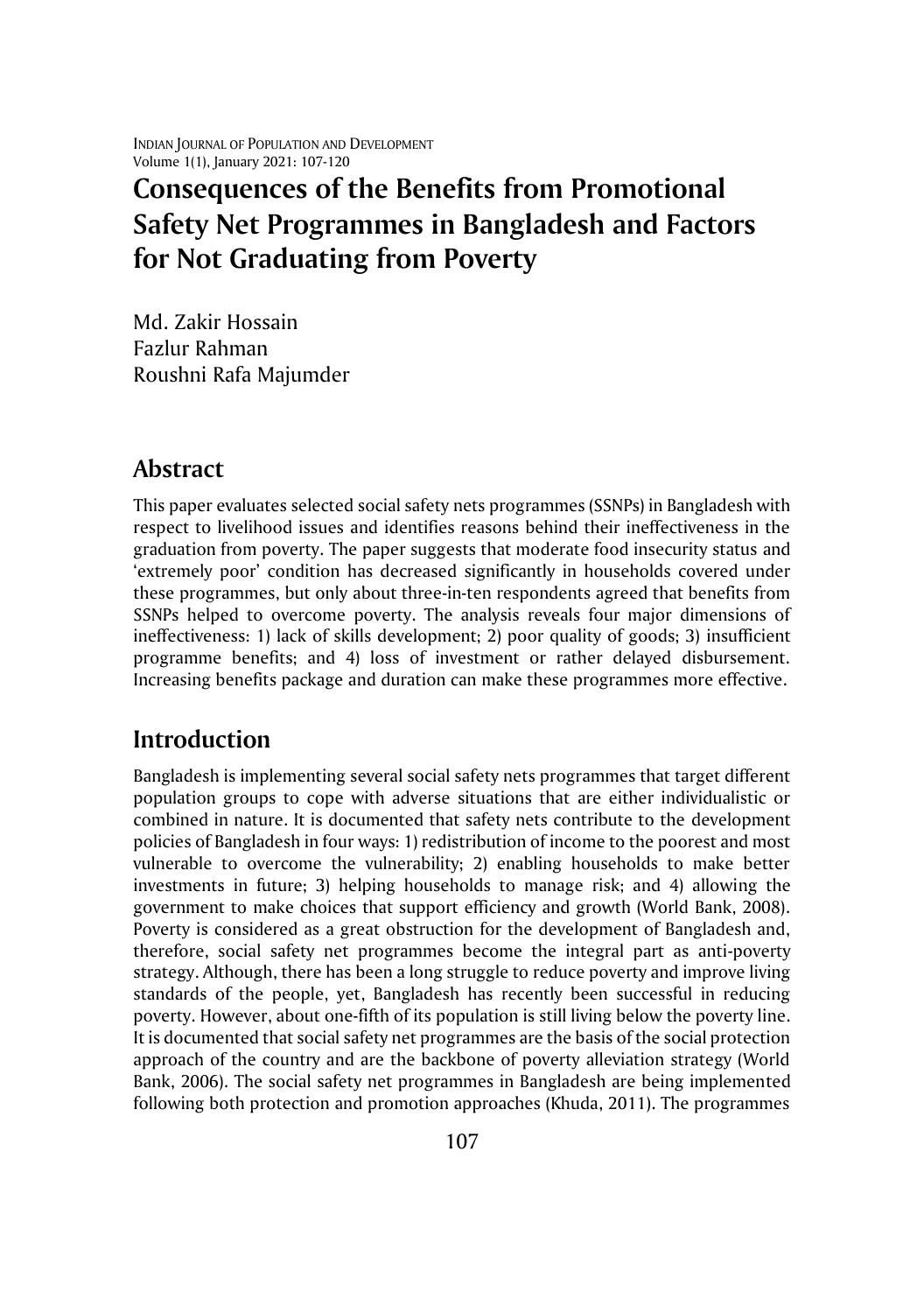that were launched in 1972 followed the protection approach. The promotion approach was introduced later to raise income and employment opportunities of the poor to graduate them from poverty.

Many studies have analysed SSNPs in Bangladesh from different aspects including targeting effectiveness, leakages, challenges, productive outcomes, and impact (Ahmed *et al*, 2009; Ahmed *et al*, 2014; Barkat *et al*, 2013; Hossain *et al,* 2018; Ismat Ara, 2013; Rahman *et al*, 2011; Rahman and Choudhury, 2012; Zohir *et al*, 2010). Studies on consequence and productive outcomes of these programmes indicate encouraging effects on the standard of living of the beneficiary households (Ahmed *et al,* 2009; Hulme and Moore, 2010; Ismat-Ara *et al,* 2013; NFPCSP and BRAC, 2009). Some studies show that most of the households which benefited from cash-based transfer programmes have increased household income, which helped in improving both quality and quantity of food-intake but addressed only the transient poverty in the short-run (Ninno and Dorosh, 2001; Matin and Hulme, 2003). Comparing food and cash transfers to the ultra poor, Ahmed *et al* (2009) have shown that transfers under SSNPs have played a crucial role in improving food security and expanding the assets base of the poor housheolds. Some programmes such as Vulnerable Group Development Programme (VGD), Rural Employment and Road Maintenance Programme (RERMP), Old Age Allowance (OAA), and microcredit schemes have been documented to have long-term development impact on the life and livelihood of the members of the beneficiary households (Khanum, 2000; Karim *et al*, 2003). It is also documented that the development impact of these programmes also included improvement in housing conditions, accumulation of assets for income generation, and other development issues like increase in female age at marriage, women empowerment, and old age security.

Reviewing the VGD activities in Bangladesh, Begum (2018) has documented that this programme is contributing to the resilience of beneficiary households in terms of decreasing begging and landlessness and increasing dignity and social status. Recently, Bangladesh Institute of Development Studies has assessed the appropriateness, effectiveness, and efficiency of the Employment Generation Program for the Poorest (EGPP) with a view to provide insights and recommendations regarding ensuring better livelihood, better coping mechanism and increasing the involvement of women in the decision-making process within the household (BIDS, 2018). The study found that beneficiary households are in a better position regarding livelihood strategy, accumulation of assets and acquiring position in the society. Using very small micro-level data, Uddin (2013) has attempted to evaluate the impact and implications of the Old Age Allowance Program to identify factors influencing program operations and performance. The study shows that the programme has a positive impact on food accessibility in the beneficiary households. The study has also documented that both quality and quantity of food has improved in the beneficiary households. On the other hand, the Power and Participation Research Centre (PPRC) of Bangladesh has conducted a study to provide guidelines for making essential reforms policy framework and portfolio of social safety net programmes (Rahman *et al*, 2011; Rahman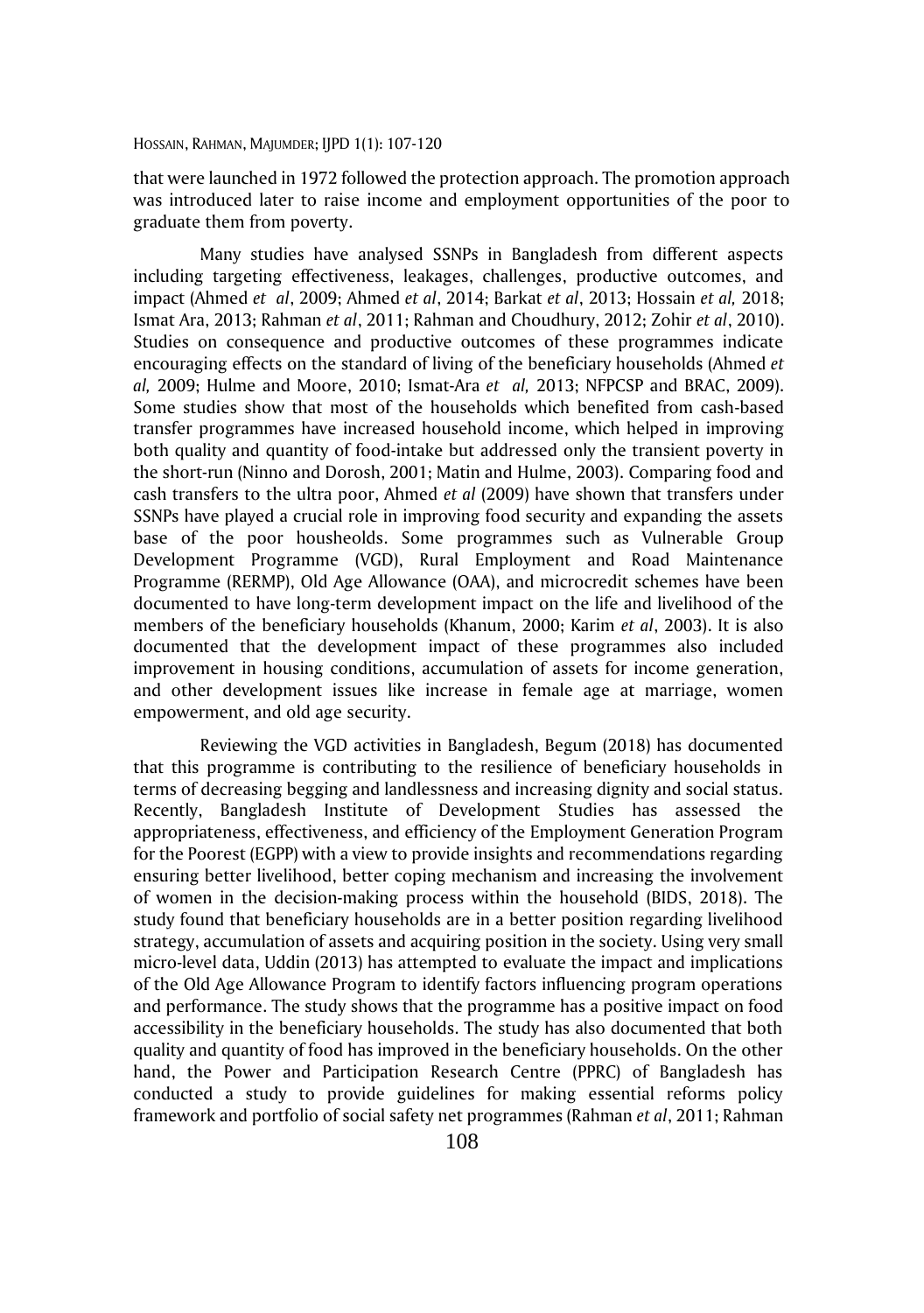and Choudhury, 2012). After empirical evaluation of ten major social safety nets programmes, the study has documented that, although, there has been a significant decline in the worst-off category (chronic deficit households), improvement at the highest end of the poverty scale (the surplus category) has been muted. Some studies, however, question whether these programmes do really provide a strategy for poverty alleviation, or they are limited to consumption and income smoothing (World Bank, 2006). It is, therefore, necessary to evaluate whether participation in social safety net programmes has resulted in an increase in household consumption and household income and has a beneficial impact on human capital formation and longer-term income generation.

The review of literature also suggests that SSNPs, to some extent, have been able to reduce the vulnerability of the poor. There are, however, only a few studies that paid due attention to the impact of SSNPs on poverty elimination. There is, therefore, a need to explore the contribution of SSNPs in the graduation from poverty. There is also a need to investigate why beneficiary households covered under SSNPs have not been able to come out of the poverty. The present study aims to explore the impact of SSNPs on the economy of the beneficiary households. The study also attempts to identify major factors of not graduating from poverty. The study covers only three important social safety nets programmes of Bangladesh – Vulnerable Group Development Programme (VGD,) EGPP and Rural Employment and Road Maintenance Programme (RERMP).

## **Data and Methods**

The study is based on the data collected under the project "Effectiveness of Some Selected Promotional Social Safety Nets Programmes in Bangladesh: Formulation for Future Strategies", which was sponsored by the Social Science Research Council, Ministry of Planning, Government of Bangladesh. The sample for the study was selected following the cluster sampling method with primary sampling units (PSUs) of Bangladesh Bureau of Statistics as clusters. The necessary data were collected from 900 households covering 30 rural clusters in Sylhet division of the country. Out of 900 households, 600 were beneficiaries of any one of the three social safety nets programmes - VGD, EGPP and RERMP - while 300 were not beneficiaries of these programmes, although, they were eligible for benefits under these programmes (Hossain, 2020a).

The methods of analysis included case-control and before-and-after comparison analysis. Exploratory factor analysis was used to identify major dimensions of factors of not graduating from poverty. Factor analysis is considered as an ideal method to identify the major dimensional components and has been used in several studies of similar nature (Hossain, 2020b; Hossain *et al*, 2011). Theoretical and computational aspects of factor analysis are available in many textbooks (Manly, 2004; Rencher, 2002). The impact of the programme was explored by comparing the situation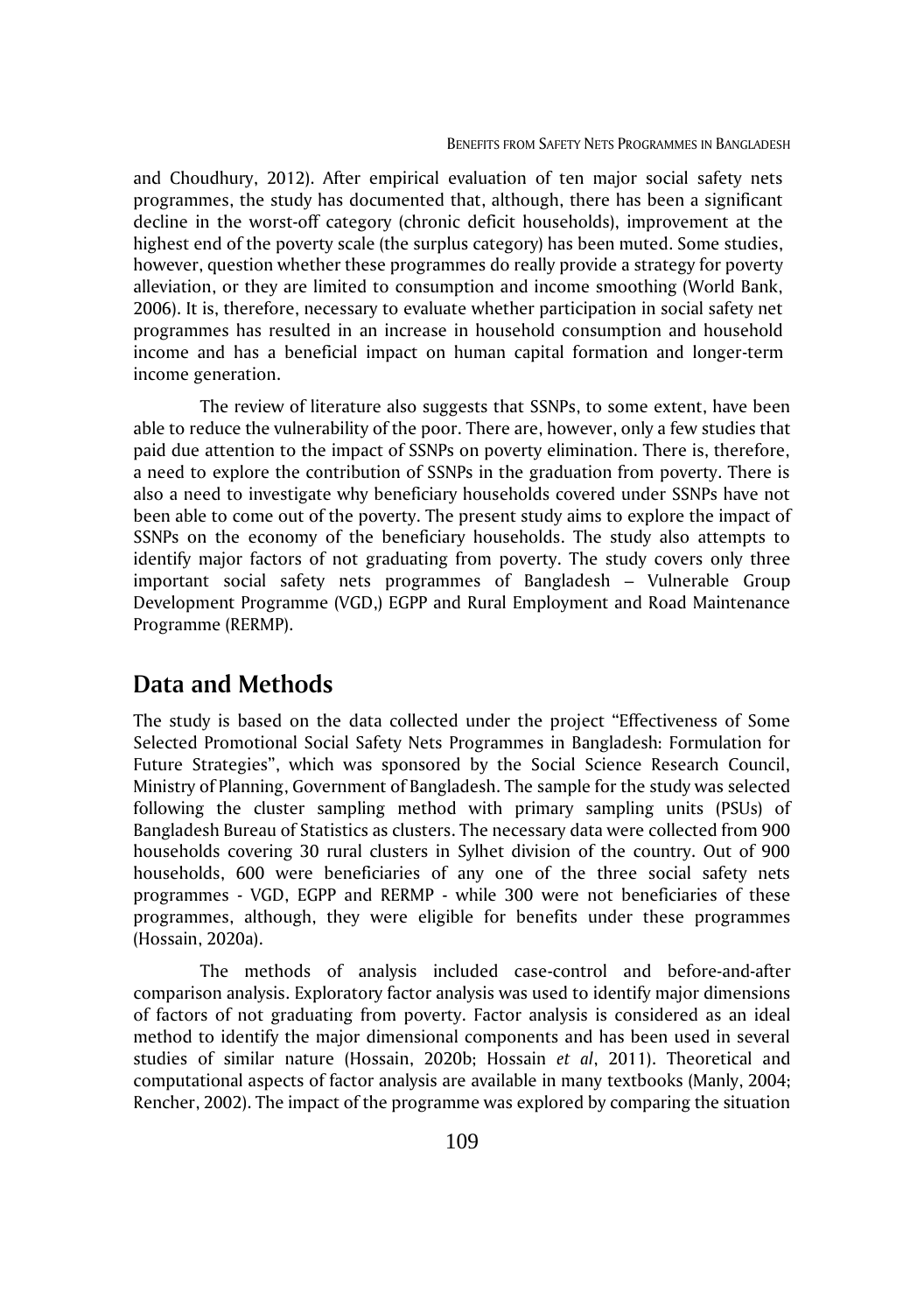prevailing in 2015 - before receiving benefits under the programme – and the situation that prevailed in 2018 - receiving the benefits under the programme. The impact was measured from two perspectives: i) food security, social and economic status and expenditure on health and education; and ii) programme effectiveness and likely solutions. The exploratory factor analysis was able to identify main dimensions of factors that inhibit beneficiary households from graduating from poverty.

### **Results and Discussions**

#### **Food Security**

The household food insecurity status was classified into four categories – severe, moderate, mild, and no food insecurity. A household, which reported that the members of the household were bound to sleep in hunger, was classified as severely food insecure. A household which could not provide three meals in a day to its members was classified as moderately food insecure. A household which reported some days of hunger was classified as mild food insecure. Finally, a household which could provide three meals in a day throughout the year to its members was classified as household with no food insecurity. The proportion of households with severe food insecurity was 11.7 per cent in beneficiary households in 2015 which decreased to 9 per cent in 2018 but the decrease was not statistically significant  $(z = 1.54, p > 0.05)$ . On the other hand, the proportion of households with severe food insecurity was 10.1 per cent in nonbeneficiary households in 2015 which increased to 11.4 per cent in 2018 but the increase was not statistically significant  $(z = -0.51, p > 0.05)$ . The difference in the proportion of severely food insecure beneficiary households and non-beneficiary households was also not statistically significant either in 2015 ( $z = 0.71$ ,  $p > 0.05$ ) or in 2018  $(z = -1.13, p > 0.05)$ . This shows that the social safety net programmes have contributed little to reducing severe food insecurity (Table 1). It may, however, be seen from table 1 that social safety net programmes have been able to reduce moderate and mild food insecurity. The proportion of households without any food insecurity also increased statistically significantly in the beneficiary households whereas the increase in this proportion in the non-beneficiary households was statistically insignificant.

| Food          |      | Percentage of Households with Types |            |           |                 |       |         |           |       |  |
|---------------|------|-------------------------------------|------------|-----------|-----------------|-------|---------|-----------|-------|--|
| insecurity    |      | Beneficiary                         |            |           | Non-Beneficiary |       | Overall |           |       |  |
| status        |      | 2015 2018                           | $\cdot$ P' | 2015 2018 |                 | ʻɒ'   |         | 2015 2018 |       |  |
| Severe        | 11.7 | 9.0                                 | 0.123      | 10.1      | 11.4            | 0.351 | 11.2    | 9.8       | 0.251 |  |
| Moderate      | 23.4 | 18.0                                | 0.028      | 33.3      | 30.7            | 0.318 | -26.6   | 22.1      | 0.034 |  |
| Mild          | 24.2 | 20.1                                | 0.092      | 30.9      | 32.1            | 0.380 | 26.4    | 24.0      | 0.202 |  |
| No insecurity |      | 40.6 52.9                           | < 0.001    | 25.7 25.9 |                 | 0.398 | 35.8    | 44.1      | 0.001 |  |

Table 1: Percentage of households suffered from different levels of food insecurity in 2015 and in 2018

Source: Authors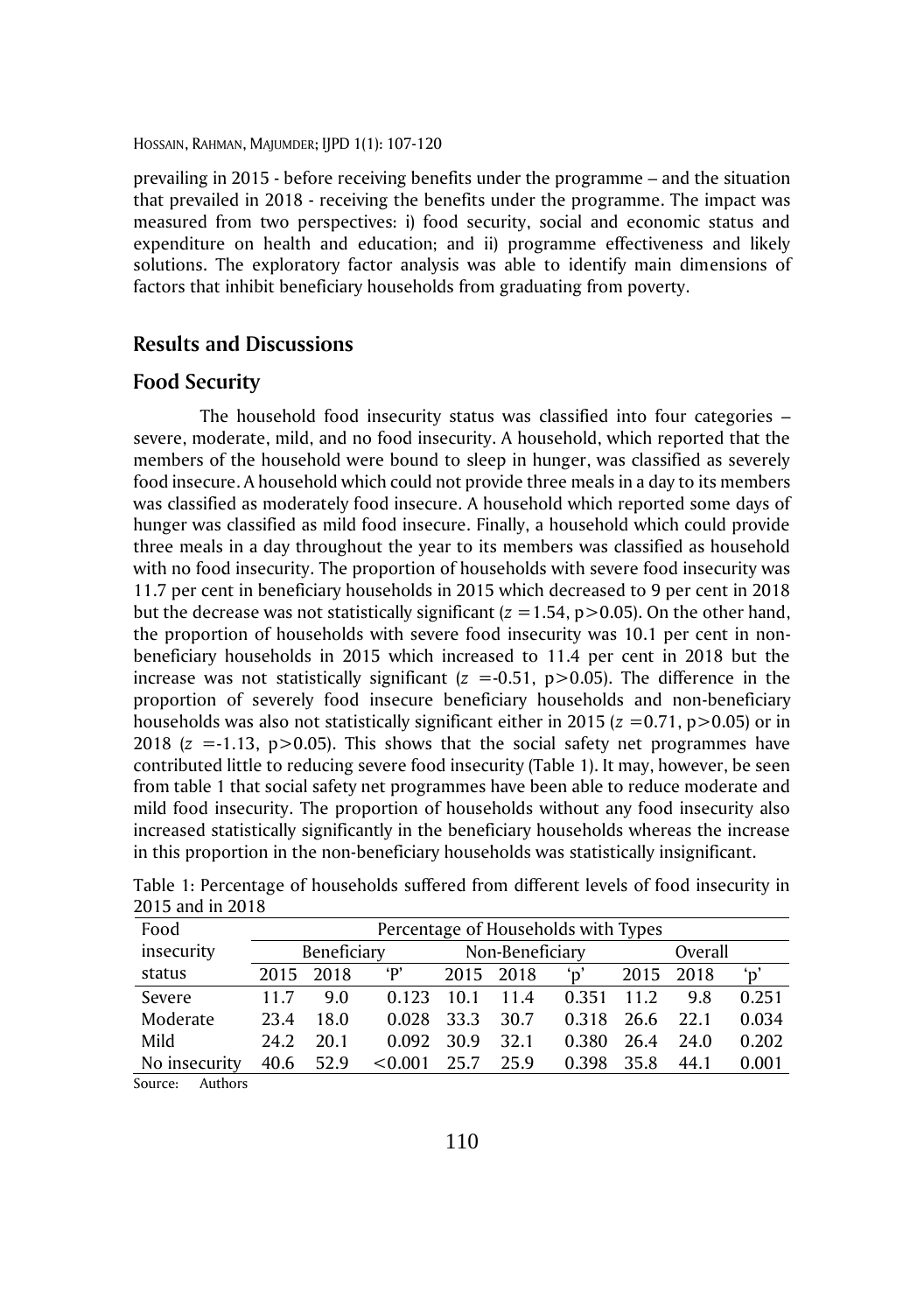In addition to quantifying the food security status, the opinion of the respondents of beneficiary households on the beneficial effects of the programme was also sought. The perceptions of beneficiary households are shown in Appendix Table 1. Nine out of every ten respondents of the beneficiary households agreed that benefits of the programme helped the household to improve food security. Besides, about 42 percent of the respondents reported for creation of additional work opportunities and about 46 percent reported for increasing working hours of household members as beneficial effects of SSNPs. These findings suggest that social safety net programmes helped, to some extent, in improving household food security situation as well as creating additional work opportunity and increasing working hours.

#### **Socio-economic Status**

About 33 percent beneficiary households and about 32 percent nonbeneficiary households were 'extremely poor' in 2015 and the difference between the two was statistically insignificant  $(z = 0.30, p > 0.05)$ . However, the proportion of 'extremely poor' households among the beneficiary households decreased to around 25 per cent in 2018 and the decrease was statistically significant  $(z = 3.40, p > 0.05)$ whereas the decrease in non-beneficiary households was marginal and statistically insignificant  $(z = 0.26, p > 0.05)$ . On the other hand, the proportion of poor and middleclass households increased among the beneficiary households and the increase was statistically significant  $(z = -2.76, p < 0.01 \& z = -1.92, p < 0.07)$  whereas the proportion of moderately poor households decreased in the non-beneficiary households and the decrease was statistically insignificant  $(z = 0.64, p > 0.05)$ . There has, however, been no change in the proportion of rich households among beneficiary households. By contrast, the change in the socio-economic status of the non-beneficiary households was not statistically significant (Table 2).

| Socio-economic          |      | Percentage of Households with Types |       |                 |                 |           |         |      |        |  |  |
|-------------------------|------|-------------------------------------|-------|-----------------|-----------------|-----------|---------|------|--------|--|--|
| <b>Status</b>           |      | Beneficiary                         |       |                 | Non-Beneficiary |           | Overall |      |        |  |  |
|                         | D    | 2015 2018                           |       | D               |                 | 2015 2018 | D       |      |        |  |  |
| Extremely poor          | 33.4 | 24.5                                |       | 0.001 32.4 31.4 |                 | 0.386     | 33.1    | 26.7 | 0.005  |  |  |
| Moderately Poor         | 25.6 | 24.0                                | 0.325 | 29.0            | 29.3            | 0.398     | 26.7    | 25.7 | 0.356  |  |  |
| Poor                    | 33.6 | 41.3                                | 0.009 | 35.5            | 34.8            | 0.393     | 34.2    | 39.2 | -0.036 |  |  |
| Middle-class            | 7.0  | 10.1                                | 0.063 | 2.8             | 4.1             | 0.276     | 5.6     | 8.2  | 0.038  |  |  |
| Rich                    | 0.2  | 0.2                                 | 0.399 | 0.3             | 0.3             | 0.399     | 0.1     | 0.2  | 0.344  |  |  |
| $\sim$ $\sim$<br>$\sim$ |      |                                     |       |                 |                 |           |         |      |        |  |  |

Table 2: Percentage of households with self-assessed socioeconomic status for the period 2015 and 2018

Source: Authors

The respondents of the beneficiary households were also asked about the beneficial effects of the promotional safety nets programmes in terms of improvement in the living conditions, change in the status of the household in the society, increase in the household income, increase in the ownership of livestock and poultry, and the capability of the household to tackle the asset depletion. More than half of the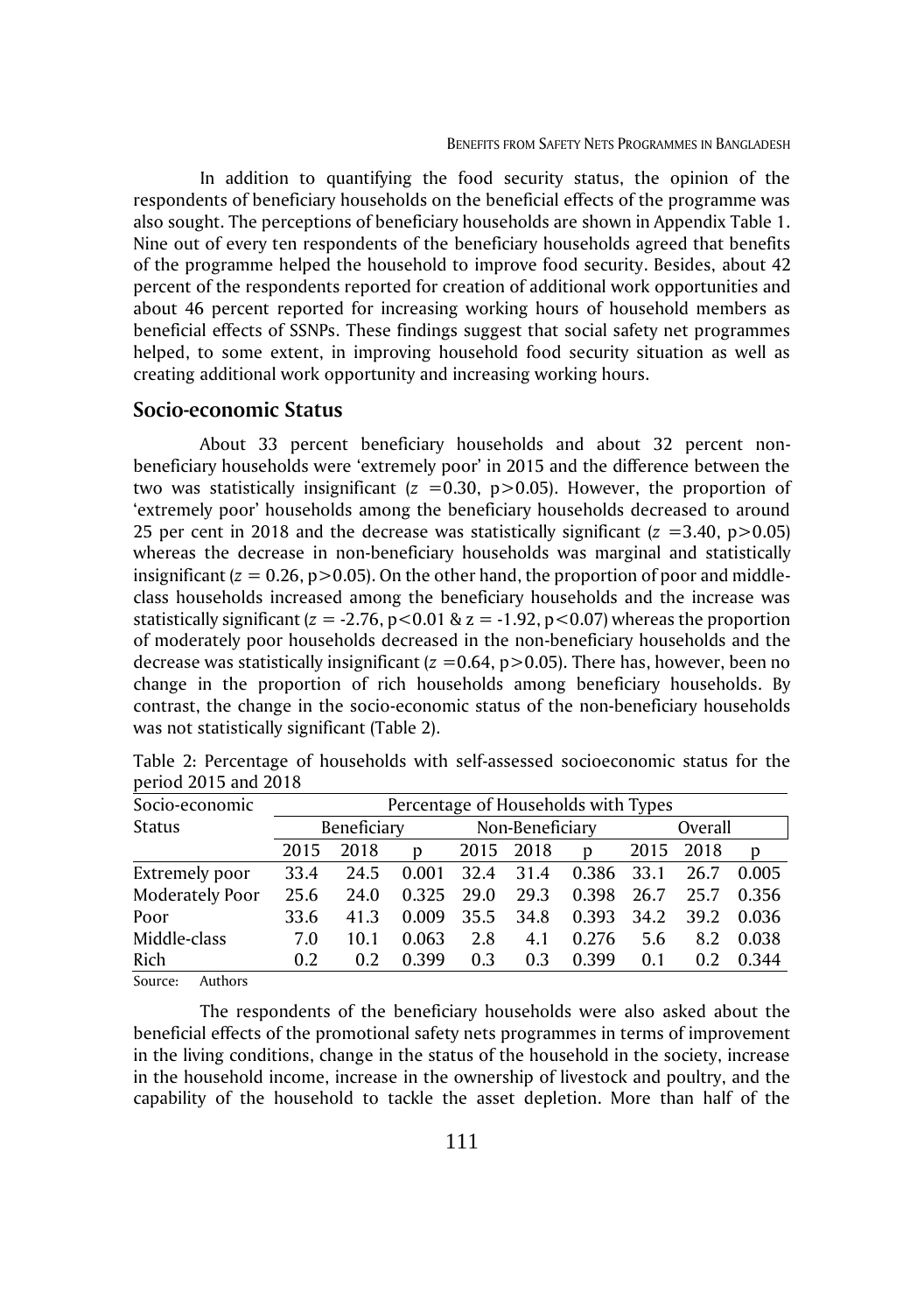respondents of the beneficiary households reported that benefits of the promotional social safety nets programmes helped to change the status of the household in the society, while about 56 percent reported that these safety nets helped in increasing household income. On the other hand, about 37 percent of the respondents reported that household ownership of livestock and poultry had increased whereas nearly twothird of the respondents reported that these programmes helped in tackling household asset depletion.

| Indicators                   | Beneficiary | Non-        | p-value | Overall |
|------------------------------|-------------|-------------|---------|---------|
|                              |             | Beneficiary |         |         |
| <b>Education Expenditure</b> |             |             |         |         |
| Increased (percent)          | 64.4        | 56.6        | 0.032   | 61.8    |
| No change (percent)          | 25.5        | 36.6        | 0.001   | 29.1    |
| Decreased (percent)          | 10.1        | 6.9         | 0.118   | 9.1     |
| Average expenditure per      | 9138.1      | 9085.9      | 0.398   | 9122.9  |
| household in 2015 (Taka)     |             |             |         |         |
| Average expenditure per      | 11914.0     | 10349.5     | 0.157   | 11436.8 |
| household in 2018 (Taka)     |             |             |         |         |
| Health Expenditure           |             |             |         |         |
| Increased (percent)          | 63.4        | 61.0        | 0.314   | 62.6    |
| No change (percent)          | 20.6        | 25.5        | 0.102   | 22.2    |
| Decreased (percent)          | 16.0        | 13.4        | 0.239   | 15.2    |
| Average expenditure per      | 9827.6      | 11392.0     | 0.123   | 10334.4 |
| household in 2015 (Taka)     |             |             |         |         |
| Average expenditure per      | 11830.5     | 12800.1     | 0.278   | 12147.9 |
| household in 2018 (Taka)     |             |             |         |         |

Table 3: Perceptions on change in educational and health expenditure in 2018 compared to 2015

Source: Authors

#### **Education and Health Expenditure**

About 64 percent respondents of the beneficiary households reported an increase in the household education expenditure whereas only about 10 percent respondents of the beneficiary households reported that there was a decrease in the household education expenditure between 2015 and 2018. The corresponding proportions for the non-beneficiary households was 57 percent and 7 percent respectively. The increase in the average expenditure on education per household was, however, more in beneficiary households as compared to non-beneficiary households and the difference was found to be statistically significant ( $z=-3.01$ ,  $p<0.01$ ). Almost similar findings have been observed in case of health expenditure. About 63 percent of the respondents of the beneficiary households and 61 percent respondents of the nonbeneficiary households reported an increase in health expenditure during 2015-18. The increase in the average health expenditure in beneficiary households between 2015 and 2018 has been found to be statistically significant  $(z=-2.82, p<0.01)$ . On the contrary,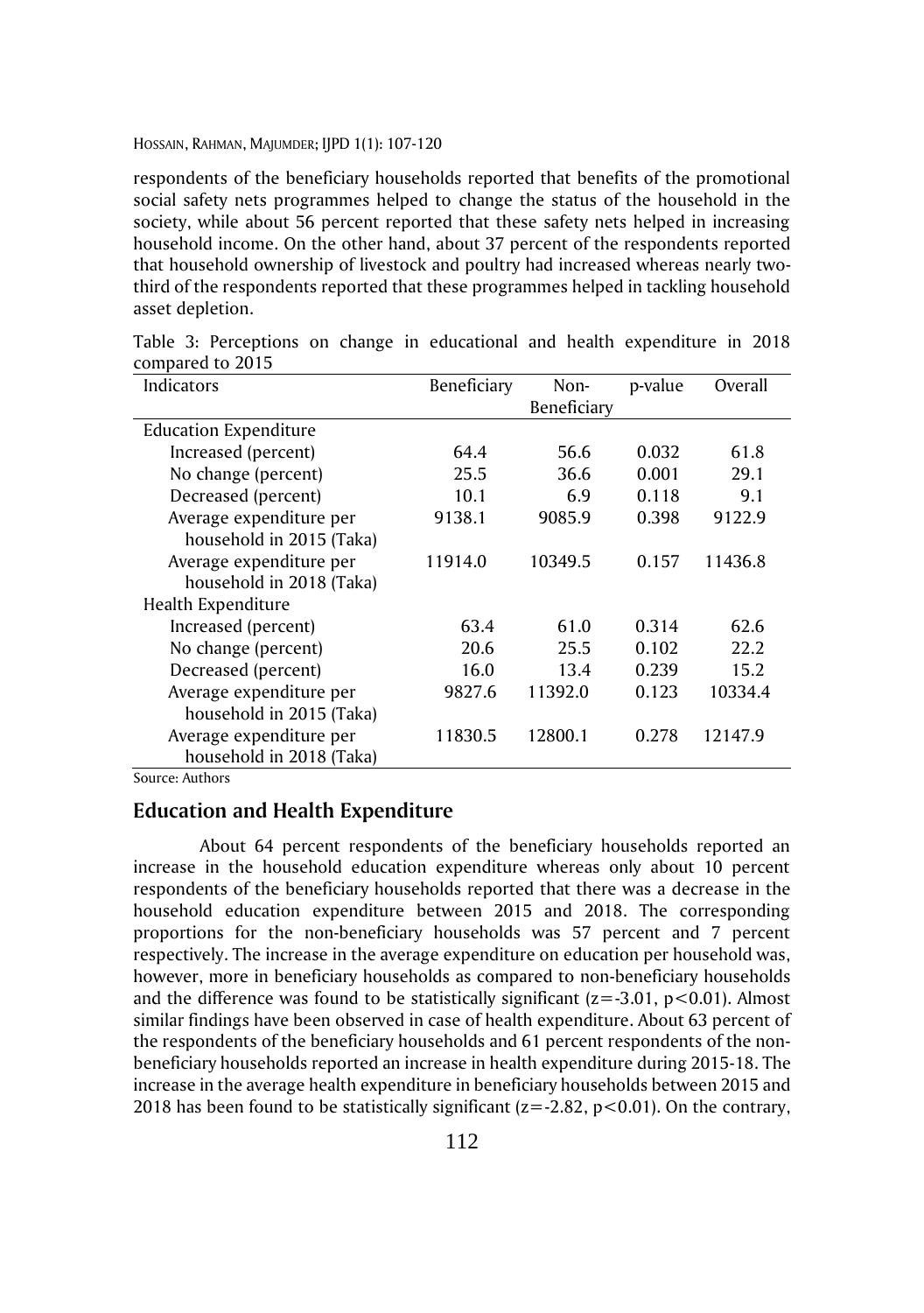the increase in the health expenditure in non-beneficiary households has, however, not been found to be statistically significant  $(z=1.04, p>0.05)$ .

#### **Programme Effectiveness and Probable Solutions**

The respondents of beneficiary households were asked whether they were satisfied from the provisions of the social safety nets programmes. A little more than four-fifth of the respondents reported that provisions under the social safety nets programmes were up to the mark, and they were satisfied from the provisions (Appendix Table 1). However, only 27 percent respondents agreed that social safety nets programmes were able to fulfil their purpose. In addition, about 30 percent of the respondents were of the view that provisions under the programmes helped in overcoming household poverty (Appendix Table 1). However, about four-fifth of the respondents were of the view that these programmes needed to be modified to make them more effective.



Figure 10: Reasons of ineffectiveness of VGD programme. Source: Authors

The study also explored reasons of the ineffectiveness of VGD and probable solutions to improve the effectiveness of SSNPs. The main reason for programme ineffectiveness, was inadequate quantity of the goods supplied, followed by short duration of the programme. Inferior quality of goods supplied was also reported to be an important factor behind the ineffectiveness of these programmes (Figure 1). On the other hand, nearly one-third of the respondents were of the view that these programmes were not able to create enough job opportunities while one-third of the respondents argued that the benefits of these programmes could not be disbursed in an appropriate manner and in time among beneficiaries.

In the context of VGD programme, the respondents gave three main suggestions to improve the effectiveness: 1) increasing the benefit amount; 2) relevant skills development training; and 3) increase in programme duration (Figure 2). Another suggestion was related to the quality of goods provided through the programme.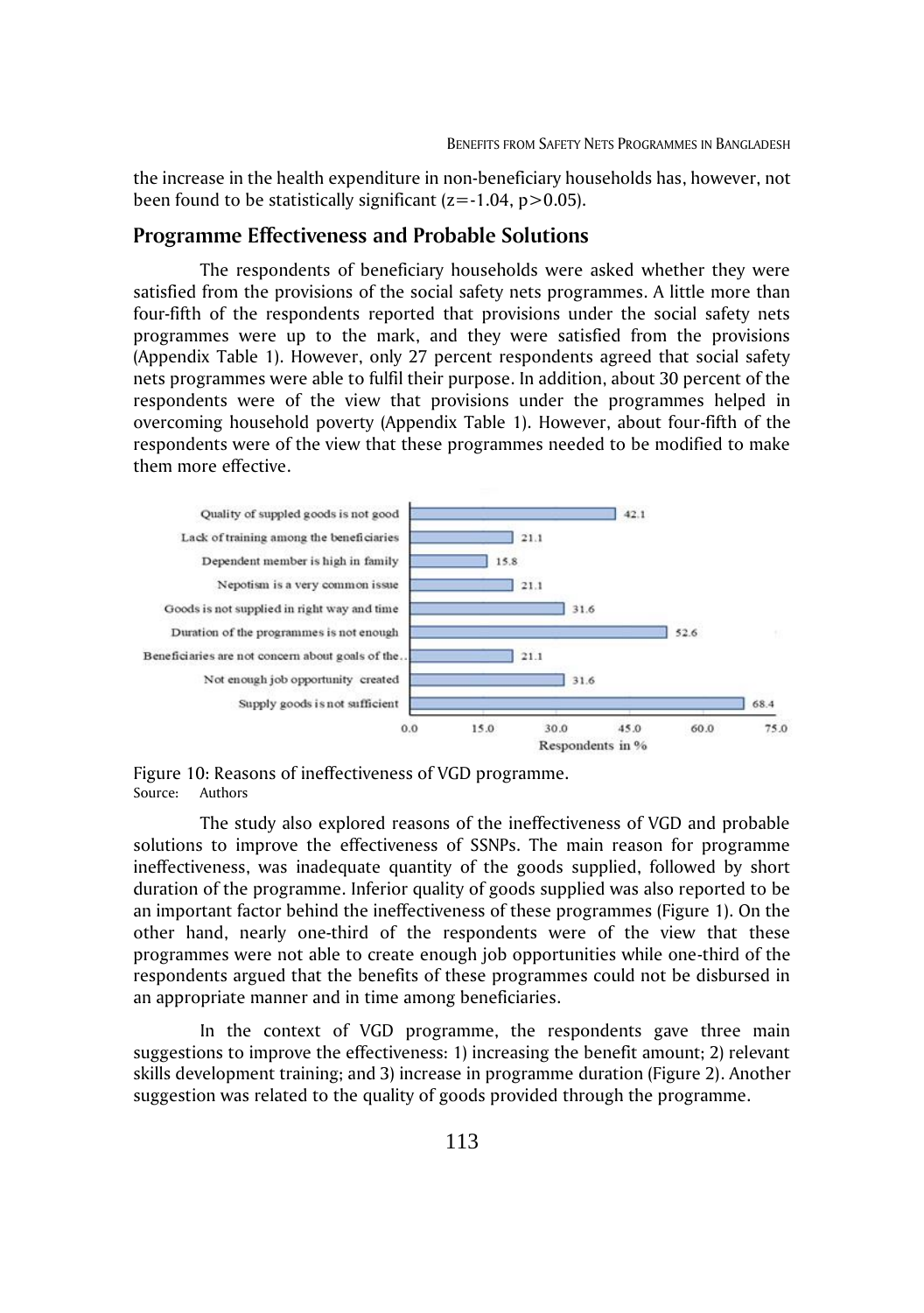

Figure 11: Suggestions to for graduating from poverty through VGD programme Source: Authors

### **Major Dimensions for Not Graduating from Poverty**

The respondents of the beneficiary households were asked to rank some predetermined reasons that may be responsible for not graduating from poverty from social safety net programmes. Using these rankings, exploratory factor analysis was carried out to identify main dimensions which are responsible for not graduating from poverty. A set of nine reasons was selected for the purpose and for each reason, ranking was done on 5-point Likert scale - Strongly disagree, disagree, no comments, agree, and strongly agree (Appendix Table 2). The nine reasons were mutually exclusive. They were selected by reviewing the available literature on this issue.

Appendix table 2 gives the mean rankings and the correlation matrix. The mean rank is found to be the highest for insufficient benefits from the programme which means that majority of the respondents strongly agreed that this was the main reason for not graduating from poverty. The other reason that showed moderate agreement was inadequate programme duration. The mean rank was also found to be more than the median (as the Likert scale ranges from 1-5) for inferior quality of goods, inappropriate market value of goods, inability to invest benefits in productive sectors, lack of training, and training are not relevant with skills. On the other hand, the mean rank was found to be less than the median in case of 1) not getting benefit in time; and 2) damage of investment.

Results of exploratory factor analysis are presented in table 4. The principal component method with varimax rotation was used to extract factors. The table suggests that the nine reasons can be grouped into four dimensions. The first dimension includes three reasons: 1) **t**raining do not match with personal skills; 2) lack of training; and 3) unable to invest benefits in productive sectors. This dimension can be named as lack of skills development. The second dimension comprises of two reasons: 1) quality of in-kind goods is not up to the mark; and 2) not getting appropriate market value of the in-kind goods provided under the programme and may be termed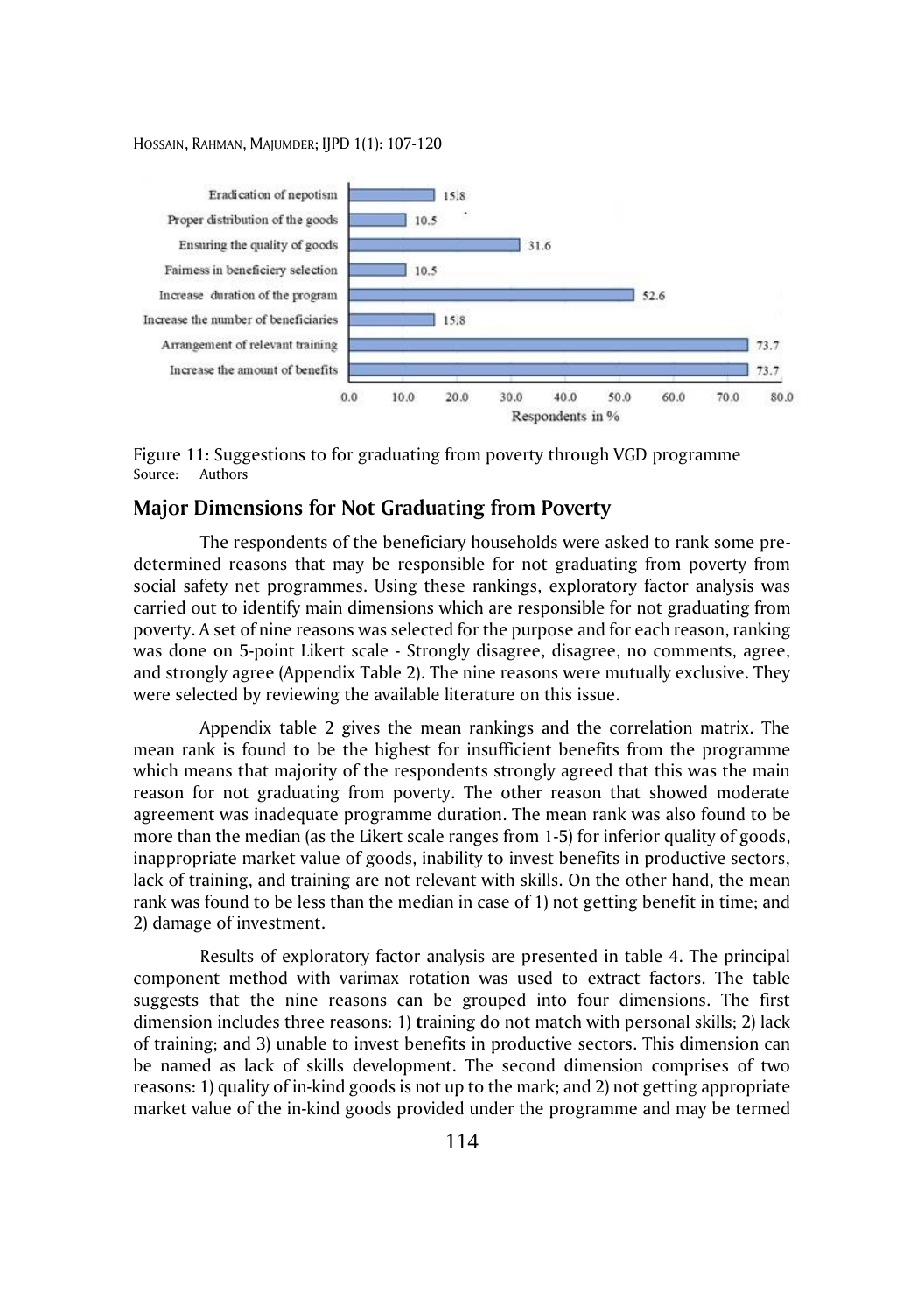as insufficient programme benefits. The third dimension also comprises of two reasons: 1) allocation amount was insufficient; and 2) programme duration was short and may be named as loss of investment rather delayed payment. Finally, the fourth dimension comprising of: 1) damage of investment; and 2) not getting benefit in due time may be termed as delayed disbursement. The exploratory factor analysis suggests that these four dimensions contribute for not graduating from poverty.

| Reasons                   |                                                   |       | <b>Factor loadings</b>            |       |          | Communalities |  |  |
|---------------------------|---------------------------------------------------|-------|-----------------------------------|-------|----------|---------------|--|--|
|                           |                                                   | F1    | F2                                | F3    | F4       |               |  |  |
| $\mathbf{1}$              | Allocation amount is not                          |       |                                   | 0.814 |          | 0.703         |  |  |
|                           | sufficient                                        |       |                                   |       |          |               |  |  |
| 2                         | Program duration is not                           |       |                                   | 0.816 |          | 0.686         |  |  |
|                           | sufficient                                        |       |                                   |       |          |               |  |  |
| 3                         | Not getting benefit in due time                   |       |                                   |       | $-0.796$ | 0.683         |  |  |
| 4                         | Quality of in-kind benefit goods<br>in not decent |       | 0.890                             |       |          | 0.801         |  |  |
| 5                         | Not getting appropriate market                    |       | 0.817                             |       |          | 0.729         |  |  |
|                           | value of the in-kind benefit                      |       |                                   |       |          |               |  |  |
|                           | goods                                             |       |                                   |       |          |               |  |  |
| 6.                        | Unable to invest benefits in                      | 0.590 |                                   |       |          | 0.579         |  |  |
|                           | productive sectors                                |       |                                   |       |          |               |  |  |
| $7^{\circ}$               | Lack of training                                  | 0.778 |                                   |       |          | 0.664         |  |  |
| 8                         | Training is not relevant to skills                | 0.795 |                                   |       |          | 0.657         |  |  |
| 9                         | Damage of Investment                              |       |                                   |       | 0.660    | 0.593         |  |  |
|                           | Percentage of Explained Variation                 | 26.89 | 16.45                             | 13.22 | 11.17    |               |  |  |
|                           | Total Variation explained by the                  |       |                                   |       | 67.72    |               |  |  |
|                           | extracted factors                                 |       |                                   |       |          |               |  |  |
| K-M-O Measure of sampling |                                                   |       |                                   |       | 0.639    |               |  |  |
|                           | adequacy                                          |       |                                   |       |          |               |  |  |
|                           | Bartlett's test of sphericity                     |       | Chi-square = 591.69, $p < 0.0000$ |       |          |               |  |  |
|                           | Source:<br>Authors                                |       |                                   |       |          |               |  |  |

Table 4: Major dimensions for not graduating from Poverty

## **Conclusions**

The present study reveals that households benefitted from social safety net programmes are relatively in better position in terms of food security, socio-economic status, and investment in education and health as compared to households which are not benefitted from these programmes. The study also suggests that benefits received under the social safety net programmes have helped households to create work opportunities, increase working hours, harness better living conditions, increasing household income, and tackle household asset depletion. However, only about a quarter of the respondents agreed that social safety nets programmes had fulfilled their purpose. The study shows that, although, the vulnerability of the beneficiary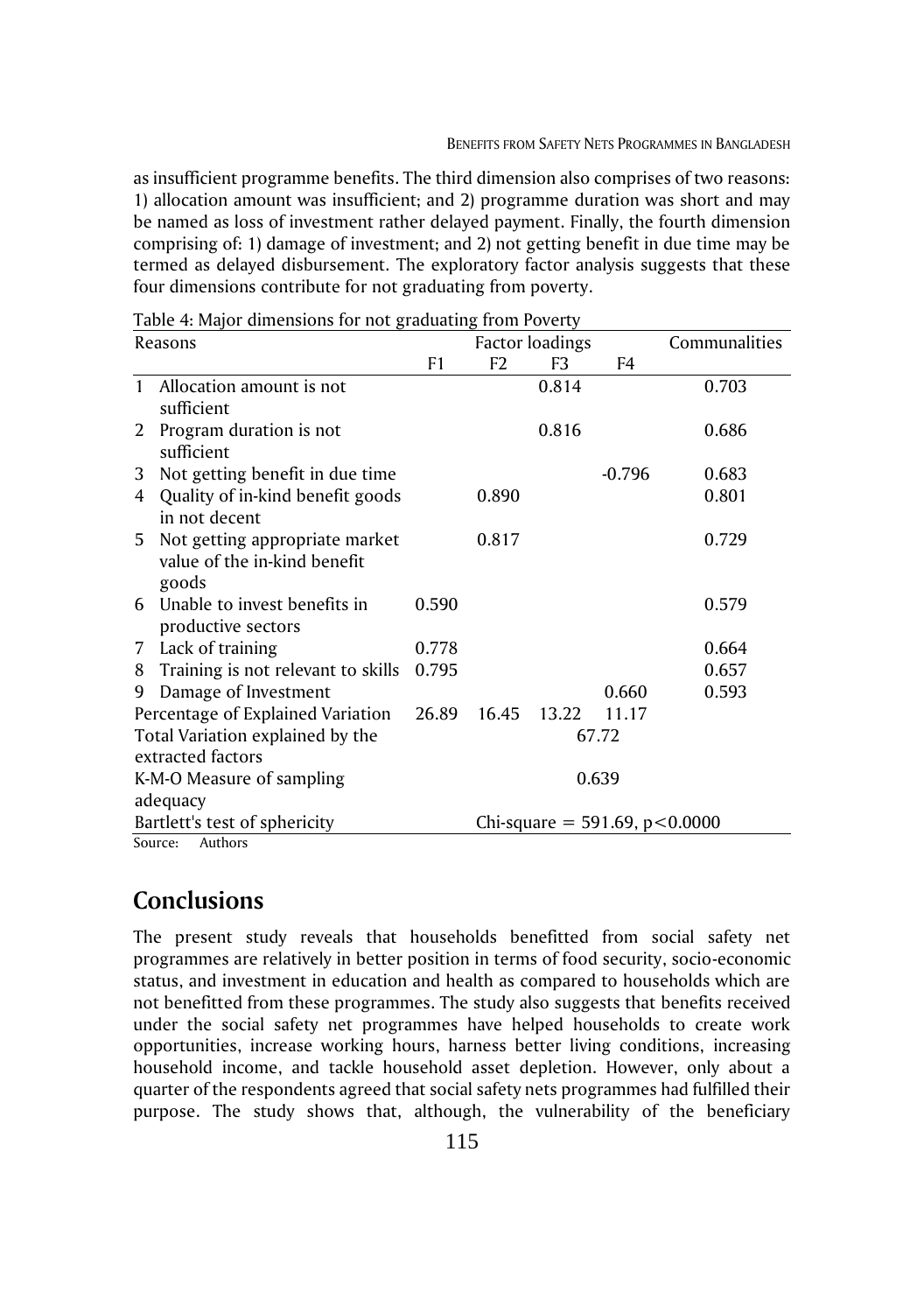households has decreased remarkably due to safety nets programmes, yet the improvement was not up to the mark with respect to graduation from poverty. There is a need of increasing the benefit amount and programme duration and strengthening the skill development activities to make these programmes more effective.

Based on the findings of the study, the following recommendations may be put forward to make social safety programmes in Bangladesh more effective:

- The benefit amount of the programmes needs to be increased up to a satisfactory level so that beneficiary households can save adequate amount to invest in any income generating activity after the completion of programme cycle.
- The duration of the programmes needs to be extended, so that beneficiary households can get space for making future plans.
- Skills development activities under these programmes need to be strengthened to improve the competency of the beneficiaries in performing income generating activities. Training under VGD program should be aligned with the strengths and opportunities of the beneficiary households in terms of the capacity of household members.

#### **References**

- Ahmed AU, Gilligan D, Kudat A, Colasan R (2009) Impact evaluation of the conditional cash transfer program in Turkey: A quantitative assessment. General Directorate of Social Assistance and Solidarity, Prime Ministry, Government of Turkey, and International Food Policy Research Institute (IFPRI), Washington DC. https://www.academia.edu/17569568.
- Ahmed I, Jahan N, Tuz-Zohora F (2014) Social safety net program as a mean to alleviate poverty in Bangladesh, *Developing Country Studies*, 4(17): 46-54.
- Barkat A, Gupta KS, Hussain AA, Rahman M, Ahamed FM (2013) Improving the targeting effectiveness of social safety nets in Bangladesh, *National Food Policy Capacity Strengthening Programme (NFPCSP).* http://fpmu.gov.bd/agridrupal/sites/default/ files/ToR%209-Social%20Safety%20Net%20Targeting-Final%20Report\_MSUK.pdf.
- Begum MM (2018) The case of Bangladesh's Vulnerable Group Development (VGD) Program. Paper presented at Social Protection and Jobs Learning Forum, Frankfurt, Germany. http://pubdocs.worldbank.org/en/804111520537796819/SSLF18- Building-Resilience-Bangladesh.pdf.
- BIDS (2018) Implication of Employment Generation Programme for the Poorest (EGPP) to reduce disaster and gender vulnerability. Dhaka, Bangladesh Institute of Development Studies. http://bids.org.bd/uploads/events/almanac2018/TS-4\_P-4.pdf.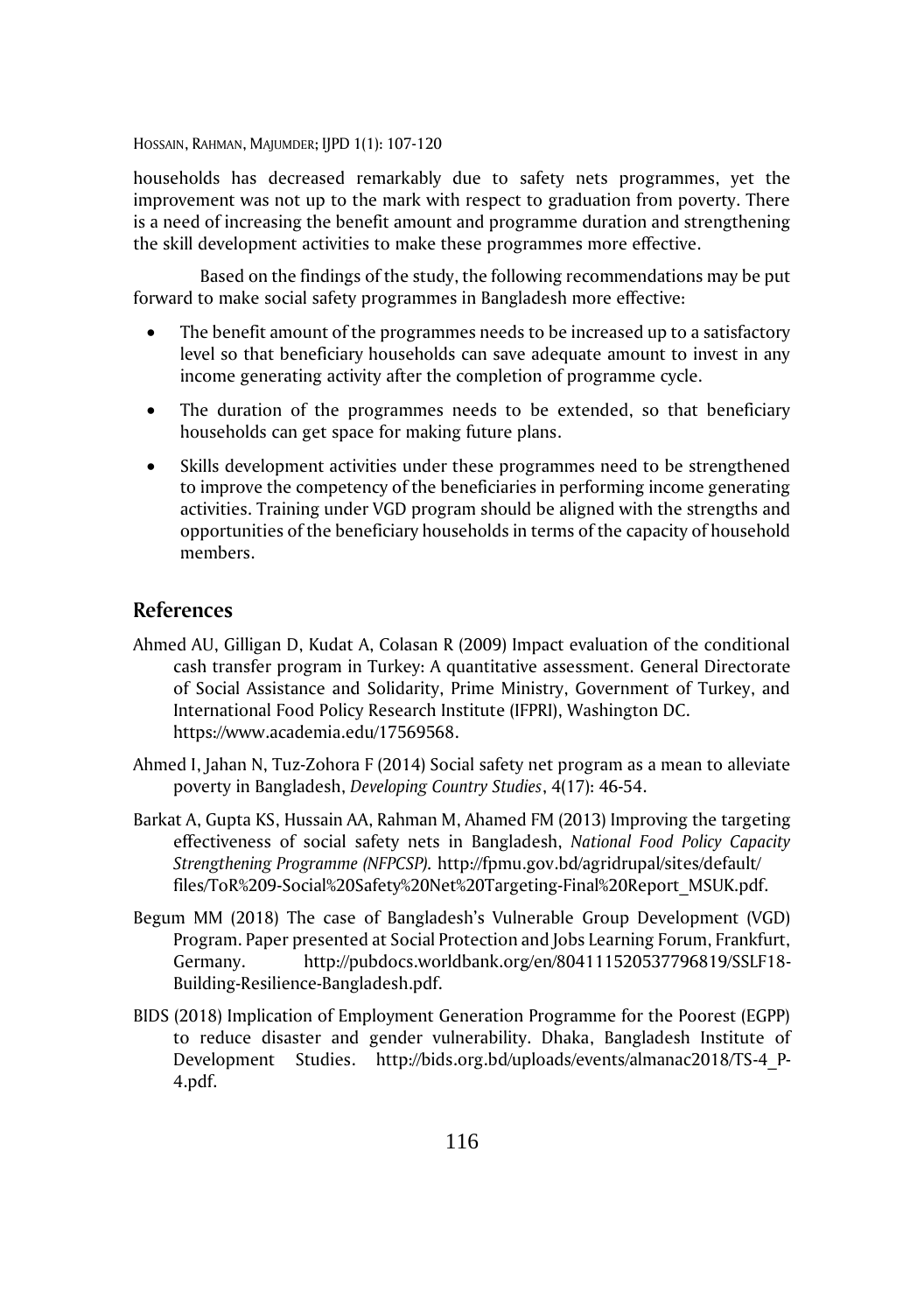- Hossain MZ (2020a) Effectiveness of some selected promotional social safety nets programmes in Bangladesh: Formulation for future strategies. Department of Statistics, Shahjalal University of Science and Technology. https://www.sust.edu/ d/sta/faculty-profile-detail/169.
- Hossain MZ, Kazal MMH, Ahmed JU (2011) Causes of poor Utilisation of local fund in the Sylhet region of Bangladesh-A multivariate analysis. *International Journal of Statistical Sciences (Professor PC Mahalanobis Memorial Special Issue)* 11: 245-61.
- Hossain, MZ (2020b) Potentials and hindrances of directing remittances in investment: A study in the Sylhet region of Bangladesh. *SUST Journal of Science & Technology* 30(1): 14-24.
- Hossain. MZ, Kaiser A, Islam S (2018) Targeting errors in beneficiary selection of main public social safety sets programmes in Bangladesh. *Demography-India* 47(1): 23- 37.
- Hulme D, Moore K (2010) Thinking small, and thinking big about poverty: Maymana and Mofizul's story updated. *The Bangladesh Development Studies* 33(3): 69-96.
- Ismat Ara, Shaheen A, Jahangir AM, Noor RM (2013) Social safety nets and productive outcomes: evidence and implications for Bangladesh. Mymensingh, Bangladesh Agricultural University. Faculty of Agricultural Economics and Rural Sociology. http://fpmu.gov.bd/agridrupal/sites/default/files/Social%20Safety-nets%20and.pdf.
- Karim R, Lamstein S, Akhtaruzzaman S, Rahman K, Alam N (2003) The Bangladesh Integrated Nutrition Project: end line evaluation of the community-based nutrition component. Background paper for the World Bank.
- Khanum SM (2000) Knocking at the doors: the Impact of RMP on the womenfolk in the project adjacent areas. *Journal of the Institute of Bangladesh Studies* 23: 77-98.
- Khuda B (2011) Social safety net programmes in Bangladesh: a review. *Bangladesh Development Studies 34(2):87-108*.
- Manly BFJ (2005) *Multivariate Statistical Methods: A Primer*. Third Edition. Chapman & Hall CRC.
- NFPCSP and BRAC (2009) Study on the first phase of the 100-Day Employment Generation Programme. National Food Policy Capacity Strengthening Programme (NFPCSP). Food and Agriculture Organization of the United Nations (FAO) BRAC, Dhaka. http://fpmu.gov.bd/agridrupal/content/study-first-phase-100-dayemployment-generation-programme.
- Rahman HZ, Choudhury LA (2012) Social safety nets in Bangladesh. Ground realities and policy challenges. Dhaka, Power and Participation Research Center. https://www.undp.org/content/dam/bangladesh/docs/Publications/Social%20Safety %20Net%20Volume-2%20qxd.pdf.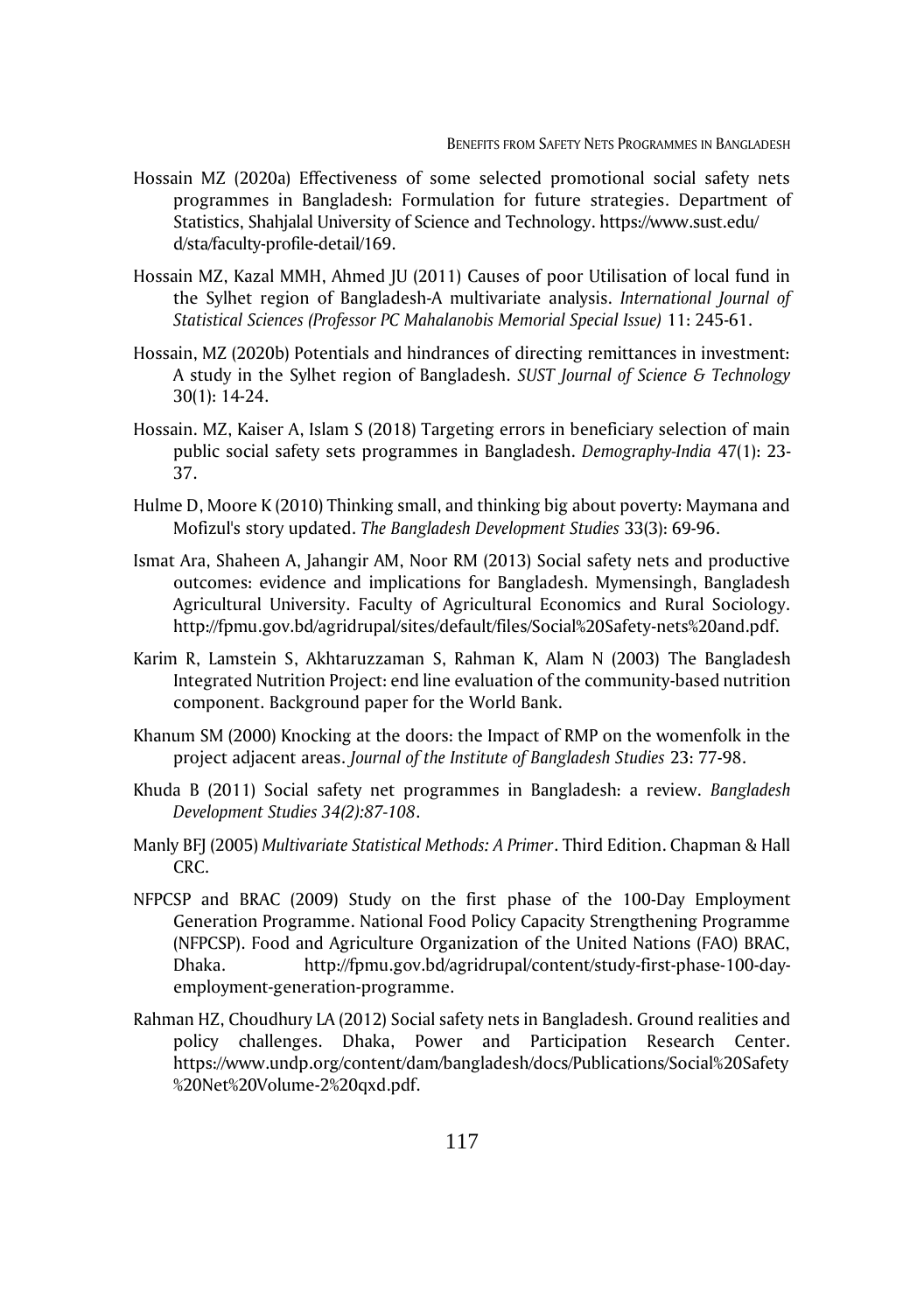- Rahman HZ, Choudhury LA, Ali K S (2011) Social safety nets in Bangladesh. review of issues and analytical inventory. Dhaka, Power and Participation Research Center. https://www.bd.undp.org/content/dam/bangladesh/docs/Publications/Social%20Saf ety%20Nets%20in%20Bangladesh%20Vol%201.pdf.
- Rencher AC (2002) *Methods of Multivariate Analysis*. Second Edition. Wiley-Interscience.
- Uddin A (2013) Social safety nets in Bangladesh: an analysis of impact of Old Age Allowance Program. MS Thesis. Dhaka, BRAC University.
- World Bank (2006) Social safety nets in Bangladesh: an assessment. Dhaka, World Bank. Bangladesh Development Series. Paper No. 9. http://socialprotection.gov.bd/wpcontent/uploads/2017/06/WB-Assessment-of-Safety-Nets-2.pdf.
- World Bank (2008) Poverty assessment for Bangladesh: creating opportunities and bridging the east-west Divide. Dhaka, World Bank. Bangladesh Development Series, Paper No.26. https://openknowledge.worldbank.org/handle/10986/28239.
- Zohir S, Mallik BA, Zabeen S, Ahsan G (2010) Strengthening social safety nets for mitigating adverse impacts of food crisis in Bangladesh. Dhaka, Economic Research Group. DOI: 10.13140/RG.2.2.33699.14885.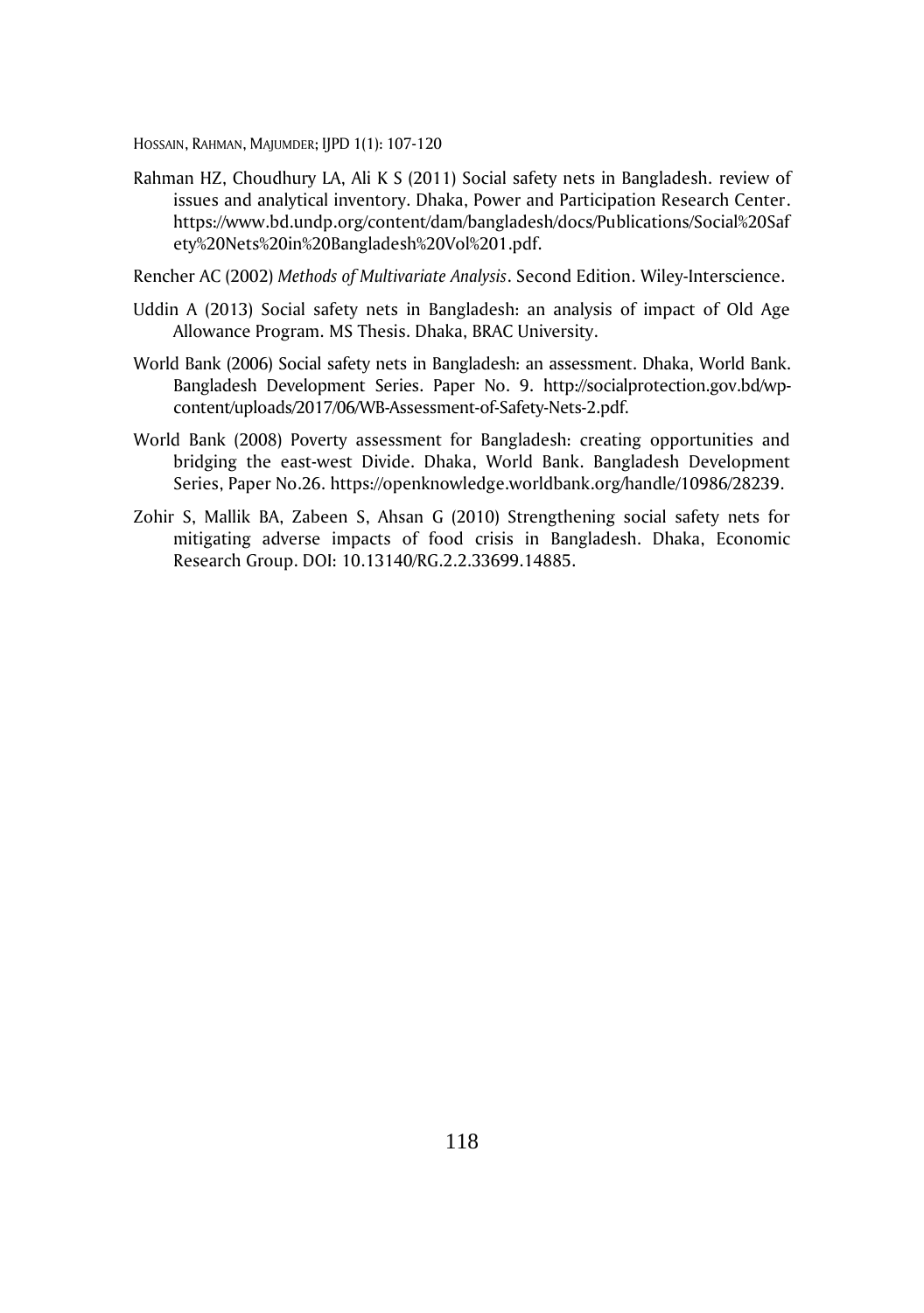| Appendix Table 1: Perception of beneficiary nouseholds on SSNPS<br>Type of SSNP Benefits |      |             |              |                |       |  |  |  |
|------------------------------------------------------------------------------------------|------|-------------|--------------|----------------|-------|--|--|--|
| Perception on SSNP Benefits                                                              |      |             |              |                |       |  |  |  |
|                                                                                          | VGD  | <b>EGPP</b> | <b>RERMP</b> | Food for work/ | Total |  |  |  |
|                                                                                          |      |             |              | Work for money |       |  |  |  |
|                                                                                          | $\%$ | $\%$        | $\%$         | %              | $\%$  |  |  |  |
| Helps for improving food security status                                                 |      |             |              |                |       |  |  |  |
| Yes                                                                                      | 96.2 | 47.5        | 93.3         | 100.0          | 92.8  |  |  |  |
| No                                                                                       | 3.8  | 52.5        | 6.7          |                | 7.2   |  |  |  |
| Helps for making work/job opportunity                                                    |      |             |              |                |       |  |  |  |
| Yes                                                                                      | 34.4 | 85.0        | 71.1         | 100.0          | 42.3  |  |  |  |
| No                                                                                       | 65.6 | 15.0        | 28.9         |                | 57.7  |  |  |  |
| Helps for increasing working hour                                                        |      |             |              |                |       |  |  |  |
| Yes                                                                                      | 43.0 | 30.0        | 77.8         | 100.0          | 46.3  |  |  |  |
| No                                                                                       | 57.0 | 70.0        | 22.2         |                | 53.7  |  |  |  |
| Helps for better livelihood                                                              |      |             |              |                |       |  |  |  |
| Yes                                                                                      | 84.4 | 75.0        | 91.1         | 100.0          | 84.7  |  |  |  |
| N <sub>o</sub>                                                                           | 15.6 | 25.0        | 8.9          |                | 15.3  |  |  |  |
| Helps for changing the social status                                                     |      |             |              |                |       |  |  |  |
| Yes                                                                                      | 53.2 | 32.5        | 53.3         | 75.0           | 52.4  |  |  |  |
| N <sub>o</sub>                                                                           | 46.8 | 67.5        | 46.7         | 25.0           | 47.6  |  |  |  |
| Effect on monthly income in last one year                                                |      |             |              |                |       |  |  |  |
| Increased                                                                                | 56.4 | 47.5        | 46.7         | 100.0          | 56.2  |  |  |  |
| No Change                                                                                | 40.8 | 45.0        | 22.2         |                | 38.6  |  |  |  |
| Decreased                                                                                | 2.8  | 7.5         | 31.1         |                | 5.2   |  |  |  |
| Helps for increasing the ownership of poultry and livestock                              |      |             |              |                |       |  |  |  |
| Yes                                                                                      | 35.0 | 20.0        | 62.2         | 87.5           | 37.4  |  |  |  |
| No                                                                                       | 65.0 | 80.0        | 37.8         | 12.5           | 62.6  |  |  |  |
| Helps to tackle down the asset depletion                                                 |      |             |              |                |       |  |  |  |
| Yes                                                                                      | 64.4 | 37.5        | 71.1         | 93.8           | 63.9  |  |  |  |
| N <sub>o</sub>                                                                           | 35.6 | 62.5        | 28.9         | 6.3            | 36.1  |  |  |  |
| Satisfaction on Safety nets services                                                     |      |             |              |                |       |  |  |  |
| Yes                                                                                      | 85.0 | 60.0        | 91.1         | 68.8           | 83.4  |  |  |  |
| No                                                                                       | 15.0 | 40.0        | 8.9          | 31.3           | 16.6  |  |  |  |
| Fulfilment of the purposes of beneficiaries                                              |      |             |              |                |       |  |  |  |
| Yes                                                                                      | 24.6 | 17.5        | 64.4         | 25.0           | 27.1  |  |  |  |
| No                                                                                       | 75.4 | 82.5        | 35.6         | 75.0           | 72.9  |  |  |  |
| Helps to overcome from poverty condition                                                 |      |             |              |                |       |  |  |  |
| Yes                                                                                      | 26.8 | 25.0        | 68.9         | 25.0           | 29.8  |  |  |  |
| No                                                                                       | 73.2 | 75.0        | 31.1         | 75.0           | 70.2  |  |  |  |
| Necessity of modification of the SSNP program                                            |      |             |              |                |       |  |  |  |
|                                                                                          |      |             |              |                |       |  |  |  |
| Yes                                                                                      | 79.8 | 92.5        | 77.8         | 81.3           | 80.5  |  |  |  |
| No                                                                                       | 20.2 | 7.5         | 22.2         | 18.8           | 19.5  |  |  |  |
| N                                                                                        | 500  | 40          | 45           | 16             | 601   |  |  |  |

Appendix Table 1: Perception of beneficiary households on SSNPs

BENEFITS FROM SAFETY NETS PROGRAMMES IN BANGLADESH

Source: Authors